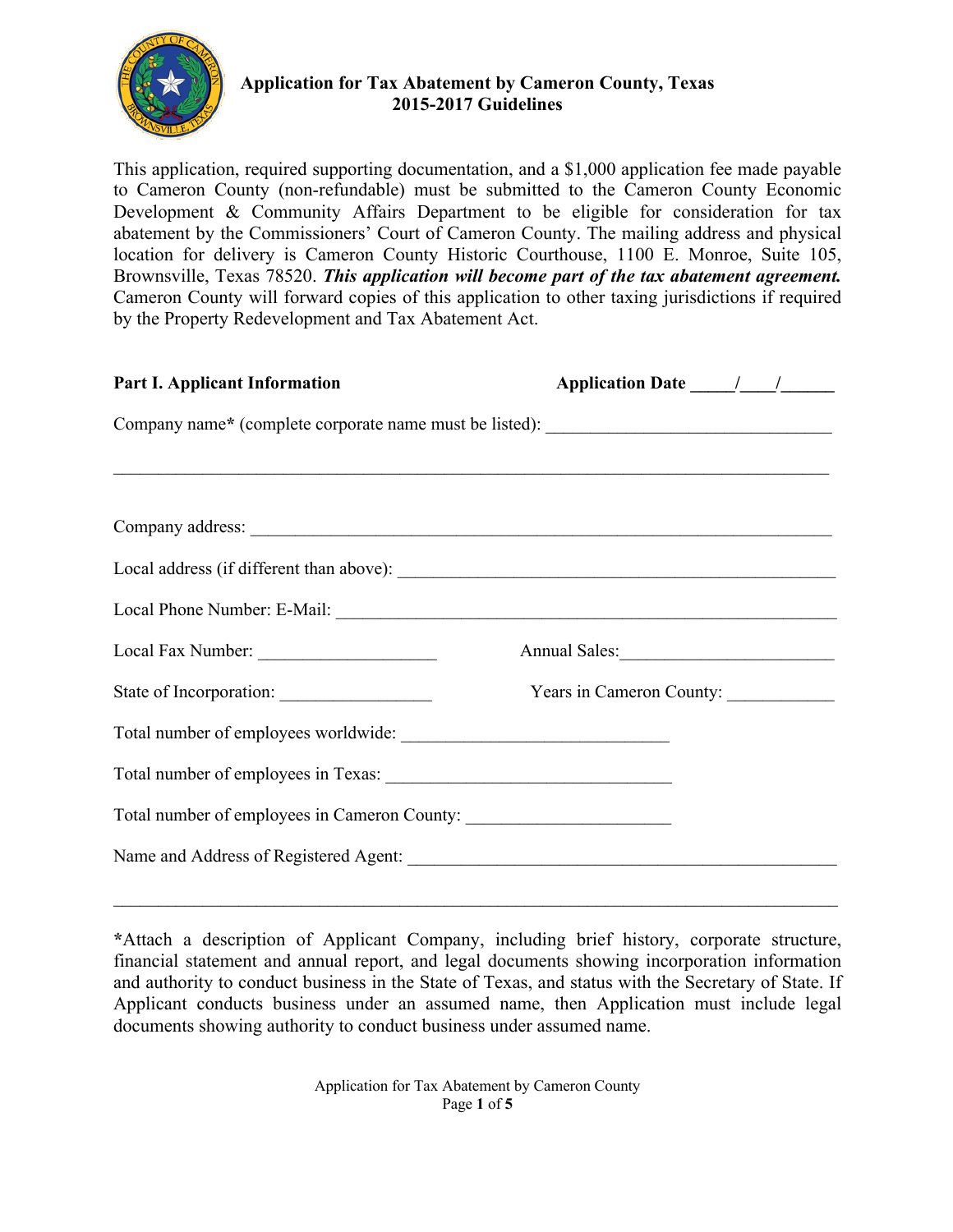## **Part II. Project Information**

| Taxing units at project site:                                              | <u> 1989 - Johann Harry Harry Harry Harry Harry Harry Harry Harry Harry Harry Harry Harry Harry Harry Harry Harry</u>                                                                                                                                                                  |  |
|----------------------------------------------------------------------------|----------------------------------------------------------------------------------------------------------------------------------------------------------------------------------------------------------------------------------------------------------------------------------------|--|
| School District:                                                           |                                                                                                                                                                                                                                                                                        |  |
|                                                                            |                                                                                                                                                                                                                                                                                        |  |
| Other District #2                                                          | Other District #3                                                                                                                                                                                                                                                                      |  |
|                                                                            | Tax Account Number(s): $\frac{1}{2}$ and $\frac{1}{2}$ and $\frac{1}{2}$ and $\frac{1}{2}$ and $\frac{1}{2}$ and $\frac{1}{2}$ and $\frac{1}{2}$ and $\frac{1}{2}$ and $\frac{1}{2}$ and $\frac{1}{2}$ and $\frac{1}{2}$ and $\frac{1}{2}$ and $\frac{1}{2}$ and $\frac{1}{2}$ and $\$ |  |
| *Attach plat survey, with a metes and bunds description, for project site. |                                                                                                                                                                                                                                                                                        |  |
| Project description** (check applicable):                                  | $\vert$ New Construction<br>Expansion                                                                                                                                                                                                                                                  |  |
| abatement is requested.                                                    | ** Attach statement fully explaining project and describing existing site and all proposed improvements,<br>and provide complete detailed (line item) Investment Schedule/Budget detailing improvements for which                                                                      |  |
| Type of Facility*:                                                         |                                                                                                                                                                                                                                                                                        |  |
| <b>Convergent Technologies</b>                                             | Manufacturing                                                                                                                                                                                                                                                                          |  |
| <b>Regional Distribution Center</b>                                        | Regional Entertainment                                                                                                                                                                                                                                                                 |  |
| Regional Office                                                            | Regional Service                                                                                                                                                                                                                                                                       |  |
| Research                                                                   | Research & Development                                                                                                                                                                                                                                                                 |  |
| Other Basic Industry                                                       |                                                                                                                                                                                                                                                                                        |  |
|                                                                            |                                                                                                                                                                                                                                                                                        |  |
|                                                                            |                                                                                                                                                                                                                                                                                        |  |
|                                                                            |                                                                                                                                                                                                                                                                                        |  |

**\***For regional facilities, provide market studies, business plans, or other materials demonstrating that the facility is intended to serve a primary market that lies at least one hundred (100) miles outside of Cameron County.

#### **Variance**

|                  | Is Applicant seeking a variance from the Cameron County Tax Abatement Guidelines and Criteria as |  |
|------------------|--------------------------------------------------------------------------------------------------|--|
| Amended?     Yes | $\vert$ No                                                                                       |  |

Application for Tax Abatement by Cameron County Page 2 of **5**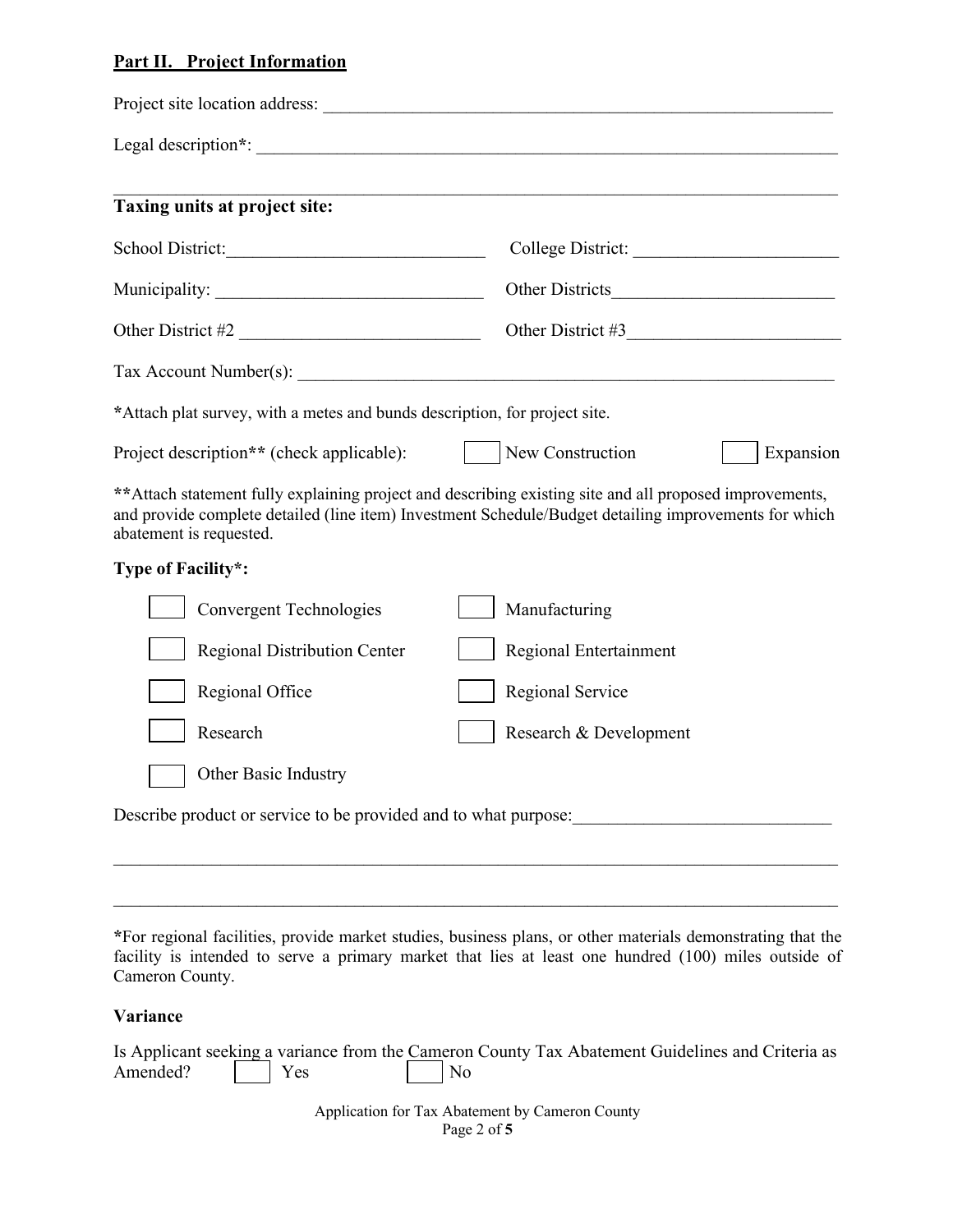If yes, attach a letter requesting and justifying the variance and include documentation to support the requested variance.

## **Part III. Economic Information**

| <b>Construction Estimate:</b>                                                              |                    |              |       |  |
|--------------------------------------------------------------------------------------------|--------------------|--------------|-------|--|
| Start Date                                                                                 | Contract Amount \$ |              |       |  |
| Completion Date                                                                            |                    |              |       |  |
| Construction Man-Years                                                                     |                    |              |       |  |
| If Modernization:                                                                          |                    |              |       |  |
| Estimated current economic life of structure<br><u>Letter and the structure</u> years      |                    |              |       |  |
|                                                                                            |                    |              |       |  |
| Permanent Job Creation/Retention of existing permanent jobs in Cameron County:             |                    |              |       |  |
| Current employment                                                                         |                    |              |       |  |
|                                                                                            |                    |              |       |  |
|                                                                                            |                    |              |       |  |
| <b>Estimated Appraisal Value on Site</b>                                                   | Land               | Improvements | Total |  |
| Value on January 1 preceding abatement (per<br>CCAD records and account number)            |                    |              |       |  |
| Estimated value of new abatable investment:<br>-Building                                   |                    |              |       |  |
| Estimated value of new abatable investment:<br>-Fixed and in place machinery $&$ equipment |                    |              |       |  |
| Estimated value not subject to abatement (e.g.,                                            |                    |              |       |  |

## **Part IV. Copies of resolutions required**

Estimated value of property subject to ad

valorem tax at end of abatement

inventory)

**Applicant represents and warrants that the property for which abatement is sought is located within a reinvestment zone for purposes of Chapter 312 of the Texas Tax Code.** Applicant must include a copy of the county resolution or resolution designating the reinvestment zone, as well as any order or ordinance subsequently amending the designation, with their Application submission. If the property for which abatement is sought is located in an enterprise zone that qualifies as a reinvestment zone for Application for purposes of Chapter 312 of the Texas Tax Code, then Applicant must include documentation from the Governor's Office showing affirmatively that the property is located within a current enterprise zone.

> Tax Abatement by Cameron County Page **3** of **5**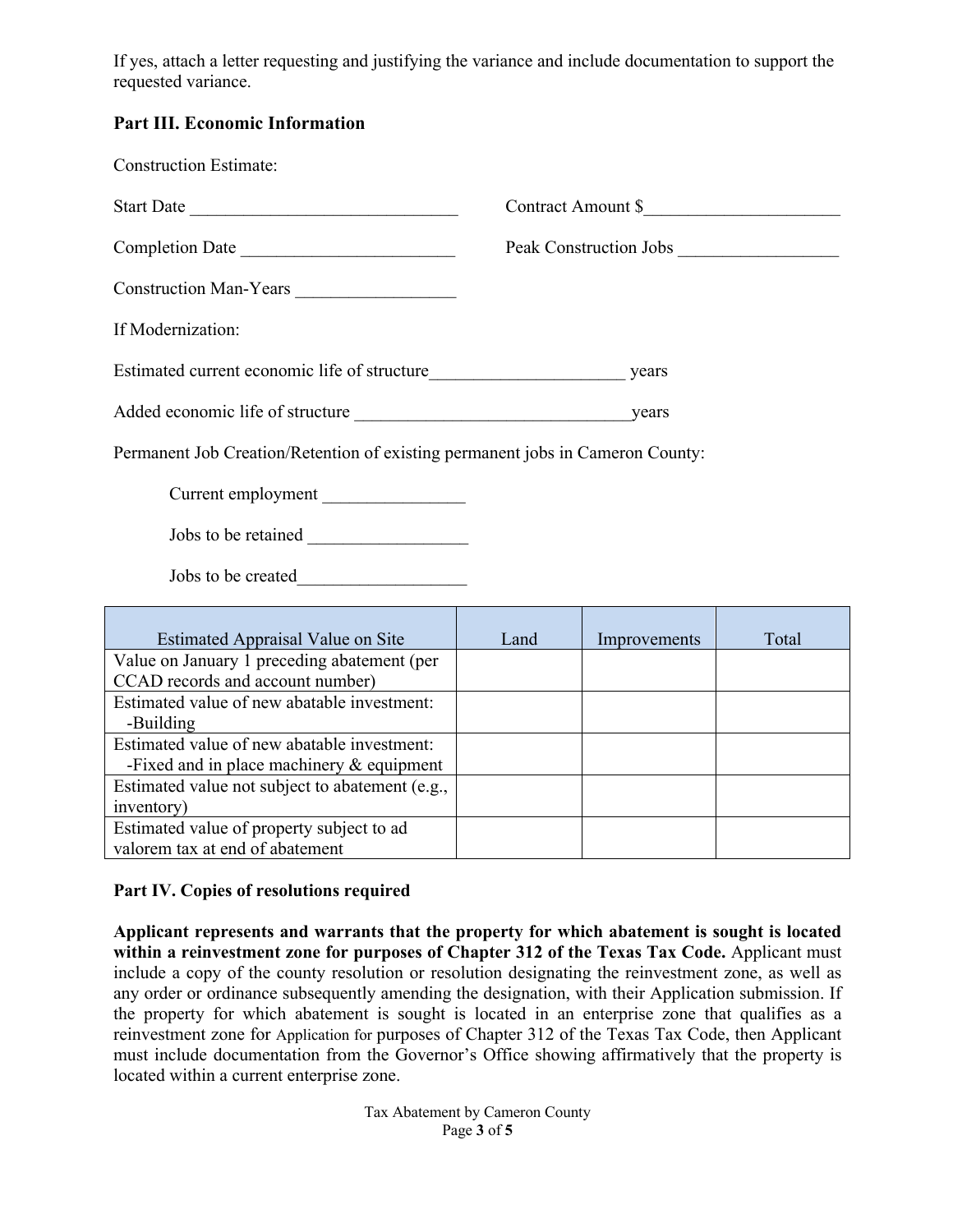### **Part V. Designated Contact; Individual Tendering Application**

| <b>Company Representative Authorized for Contact:</b>                                   | <b>Applicant's Authorized Company Official:</b>                                                                                                                                                                                                                                                                                                                                                                                 |
|-----------------------------------------------------------------------------------------|---------------------------------------------------------------------------------------------------------------------------------------------------------------------------------------------------------------------------------------------------------------------------------------------------------------------------------------------------------------------------------------------------------------------------------|
| Name: $\frac{1}{2}$                                                                     | Name:                                                                                                                                                                                                                                                                                                                                                                                                                           |
|                                                                                         | $\text{Title:}\n \begin{tabular}{ c c c c } \hline \hline \multicolumn{3}{ c }{4} & \multicolumn{3}{ c }{4} & \multicolumn{3}{ c }{4} & \multicolumn{3}{ c }{4} & \multicolumn{3}{ c }{4} & \multicolumn{3}{ c }{4} & \multicolumn{3}{ c }{4} & \multicolumn{3}{ c }{4} & \multicolumn{3}{ c }{4} & \multicolumn{3}{ c }{4} & \multicolumn{3}{ c }{4} & \multicolumn{3}{ c }{4} & \multicolumn{3}{ c }{4} & \multicolumn{3}{ c$ |
|                                                                                         |                                                                                                                                                                                                                                                                                                                                                                                                                                 |
| E-mail <u>expression</u>                                                                |                                                                                                                                                                                                                                                                                                                                                                                                                                 |
| Signature of Applicant's Authorized Company Official tendering this Application for Tax |                                                                                                                                                                                                                                                                                                                                                                                                                                 |
|                                                                                         |                                                                                                                                                                                                                                                                                                                                                                                                                                 |
|                                                                                         |                                                                                                                                                                                                                                                                                                                                                                                                                                 |

### **Description of Narrative**

(Narrative information must be included with Application)

**Introduction to the Company**. Applicant shall describe the company's business activities, locations, primary markets, history (when and where incorporated), headquarters location, parent or subsidiary company information to include a complete diagram showing names, ownership percentages, and which companies will be active and in what capacity on the project. Applicant shall also include the names of chief officers, and provide a copy of the annual report or financial statements.

**Reasons for seeking abatement**. Applicant shall state its reasons for seeking tax abatement and should include any special considerations. Applicant should state how the project will benefit the community where it will be located. If the Applicant is requesting any variances, it shall provide justification for the variance requested.

**Describe the project**. Applicant should provide facts about the proposed site (acreage, cost, location, ownership), and describe the type and value of proposed improvements. Applicant shall include a construction budget in line item format, and list fixed in place equipment to be included in the project. Applicant shall include a project timeline (running from start date through end date). Applicant shall provide environmental impact information and note any anticipated impacts of the project on the environment, including but not limited to, water quality, storm water and runoff, floodplain and wetlands, solid waste disposal, noise levels, and air quality. Applicant shall include its history of environmental compliance.